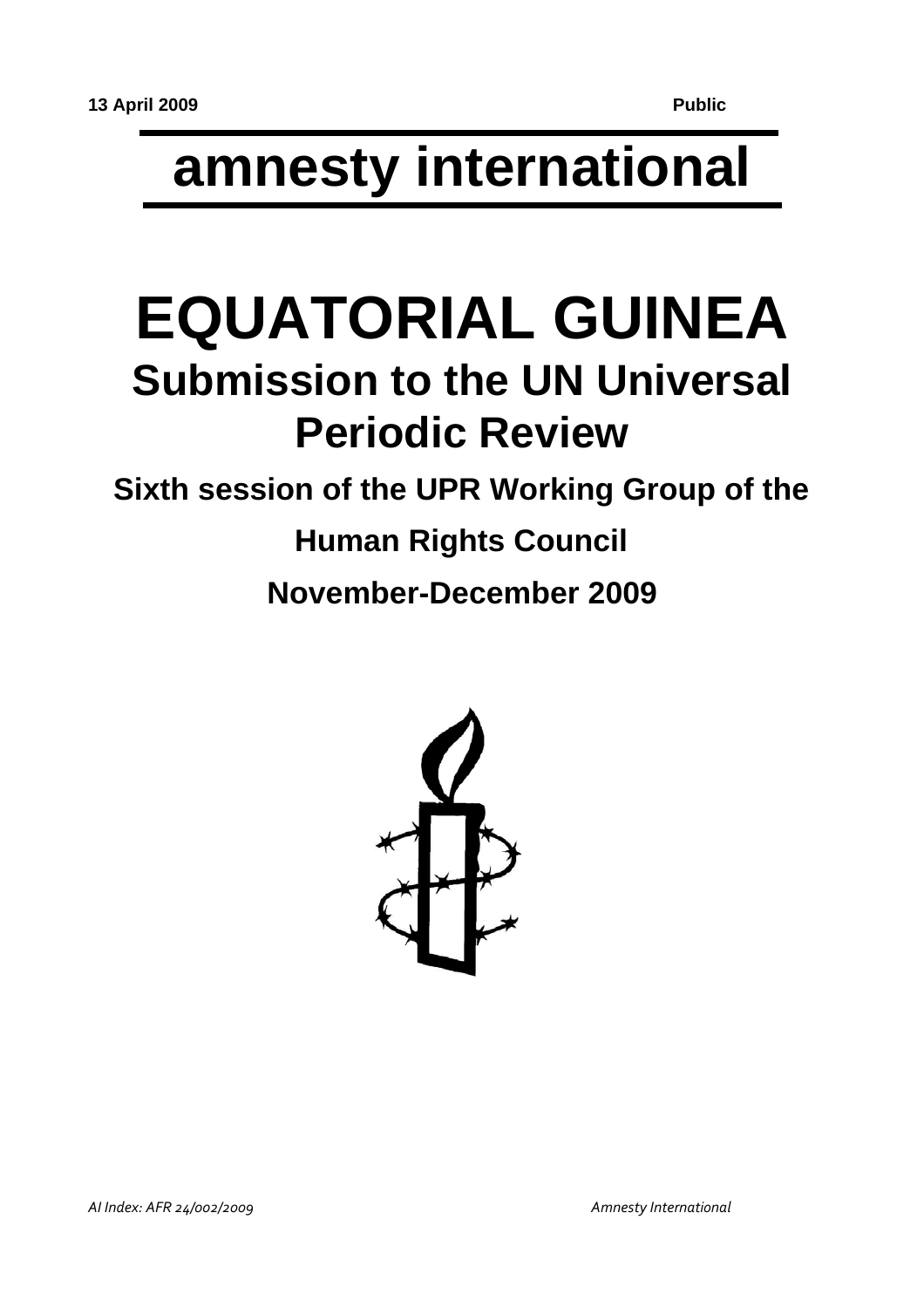#### **Executive summary**

In this submission, Amnesty International provides information under sections B, C and D as stipulated in the *General Guidelines for the Preparation of Information under the Universal Periodic Review:*[1](#page-1-0)

- Under section B, Amnesty International raises concern over shortcomings in national legislation and national institutions to promote and protect human rights.
- Section C highlights Amnesty International's concerns about human rights violations, specifically arbitrary detention; prolonged detention without charge or trial; incommunicado detention; abductions from neighbouring countries and enforced disappearances; torture and other ill-treatment and death in detention; and unfair trials.
- In section D, Amnesty International makes a number of recommendations for action by the government in each of the areas of concern.

<span id="page-1-0"></span><sup>&</sup>lt;sup>1</sup> Contained in Human Rights Council Decision 6/102, Follow-up to Human Rights Council resolution 5/1, section I adopted 27 September 2007.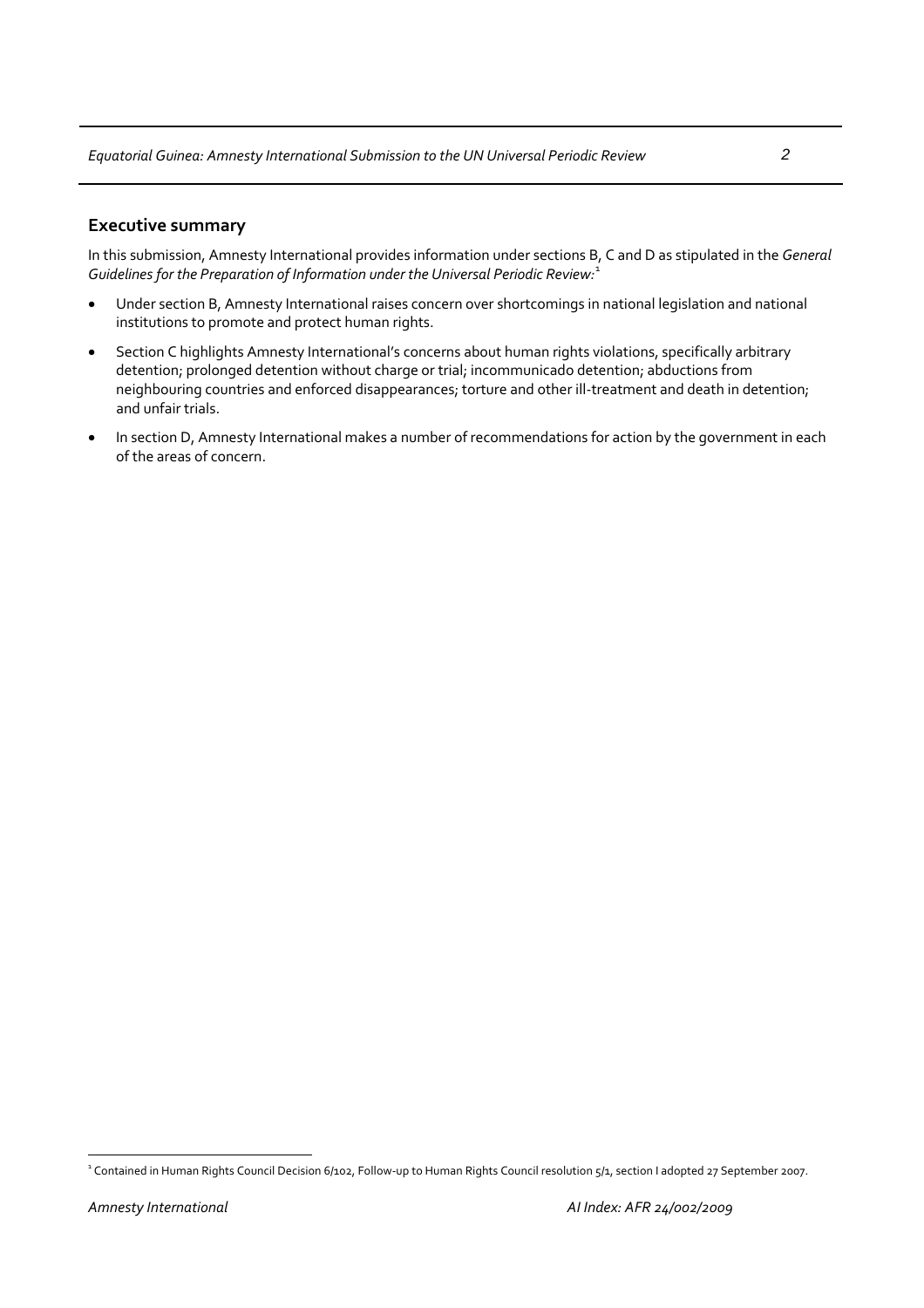### **Equatorial Guinea**

### **Amnesty International submission to the UN Universal Periodic Review**

Sixth session of the UPR Working Group, November-December 2009

#### **B. Normative and institutional framework of the State**

The Constitution in force in Equatorial Guinea is that of 1991 as amended in 1995, which contains some limited rights, including the right to life and physical integrity, and guarantees for fair trial. Article 13 lists the fundamental rights owed to every citizen, among others:

- the right to freedom of expression
- the right to freedom of movement
- the right to *habeas corpus* and *amparo*
- the right to association, assembly and demonstration
- the right not to be deprived of one's liberty save by judicial order, except where set out by the law or in the cases of *delito flagrante*
- the right not to have to incriminate oneself.

Article 8 of the Constitution states that the State of Equatorial Guinea will abide by all standards of international law and in particular to the rights and obligations set out in the international treaties to which it is a party. However, apart from Law 6/2006 on the Prevention and Punishment of Torture (*Lei 6/2006 sobre la Prevención y Sanción de la Tortura*), promulgated in November 2006, which reflects some of the provisions of the Convention against Torture. Equatorial Guinea has not enacted legislation to reflect the provisions of those treaties.

#### **C. Promotion and protection of human rights at the national level**

#### **Introduction**

Despite recent improvements, human rights violations continue to be committed by the security forces against wide sectors of the population. Torture and other ill-treatment, deaths in custody, unfair trials, arbitrary arrest and incommunicado detentions are still common practices. The situation is exacerbated by the lack of training of and accountability mechanisms for the security forces and the fact that impunity is virtually guaranteed for those who commit these violations. A very weak judicial system, which lacks independence, is also a contributing factor in perpetuating impunity. No measures have been taken to investigate and bring to justice the perpetrators or to provide reparation to the victims. However, Amnesty International recognizes that the enactment of the law criminalising torture and other ill‐treatment, despite some shortcomings, is a step in the right direction and has called on the government to ensure its effective implementation.

#### **Arbitrary arrest of political opponents**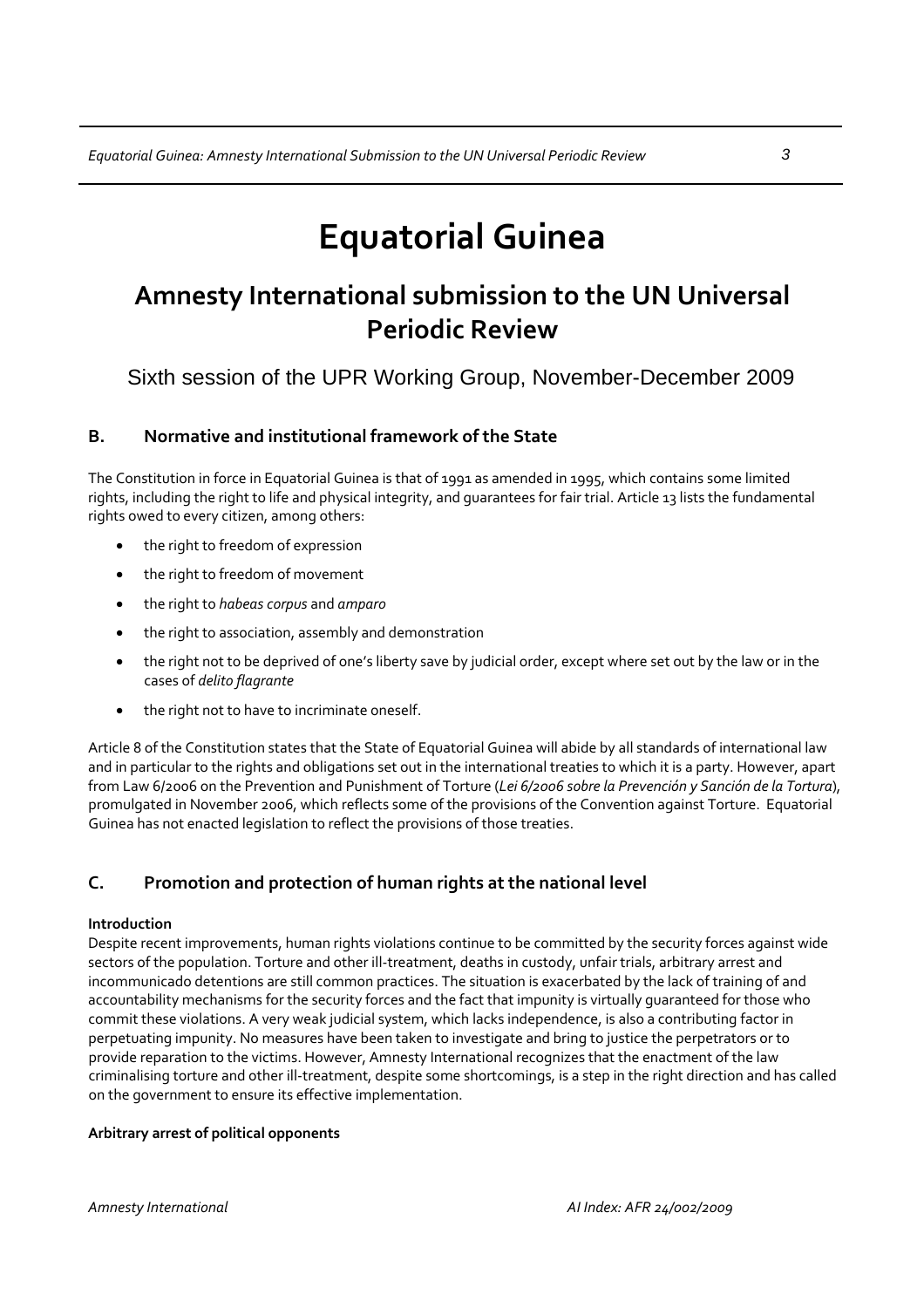The number of arrests of political opponents has decreased since 2006. Nevertheless, arbitrary arrest and brief detention without charge or trial of political activists and others for peacefully exercising their right to freedom of expression, assembly, or association, continue, albeit on a smaller scale, particularly in remote areas and smaller towns on the mainland. Those arrested are normally held for short periods, varying from one day to one week. Often, they are made to pay "fines" to secure their release. Moreover, soldiers often mount illegal road blocks and demand payment from those entering or exiting villages. Those who refuse to pay are often detained for several hours and beaten.

These arrests are carried out without a warrant, and often on the orders of civilian political authorities and members of the ruling *Partido Democrático de Guinea Ecuatorial* (PDGE), who are often present when the police carry out their orders.

The arrest of political opponents tends to increase around elections, when they are arrested for peacefully exercising their rights to freedom of expression, assembly and association. Allegations of coup attempts or other attacks have also led to the arbitrary arrest of political opponents.

In the aftermath of the attack on the presidential palace in Malabo on 17 February 2009, which the authorities attributed to the Nigerian Movement for the Emancipation of the Niger Delta (MEND), nine members of the opposition party People's Union (Unión Popular – UP), including the wife of its leader, were arrested without a warrant between 19 February and 26 March 2009 in Malabo and Bata. At the time of writing, the detainees are held at the central police station in Malabo. They have not been charged or brought before a judge to legalise their detention in accordance with Equatorial Guinean law which prescribes that detainees must have their detention legalised by a judge within 72 hours or else be released.

The day after the attack the authorities announced that they had arrested 15 foreign nationals. However, they did not reveal the identity or nationality of those arrested or the circumstances of their arrest. It is not clear whether they were arrested in the course of the attack or following searches for the attackers who escaped and, according to the authorities, sought refuge in neighbourhoods known to house foreign nationals.

#### **Prolonged detention without charge or trial of political opponents/Denial of** *habeas corpus*

The practice of detaining government critics and known political opponents without charge or trial for long periods continues.

Twenty people arrested in separate incidents between March and June 2004 were held without charge or trial in Black Beach Prison until their release in a presidential"pardon" in June 2006. They were detained incommunicado for long periods and most of them had been tortured or ill-treated.<sup>[2](#page-3-0)</sup> Amnesty International considered them to be prisoners of conscience.

Sometimes detainees are charged after months and even years in detention. For instance, five people "extradited" from Gabon in June 2004 were held incommunicado for over two years before they were charged and subsequently tried in July 2007.

Although the right to *habeas corpus* is guaranteed in Article 13 of the Constitution, the authorities do not respect this right. The judicial authorities failed to act on a writ of *habeas corpus* issued by a lawyer on behalf of a man arbitrarily arrested and detained without charge for some five months in Malabo police station in 2007. He was released in June that year without the writ of *habeas corpus* having been heard.

<span id="page-3-0"></span><sup>2</sup> See News service 144, *Equatorial Guinea: Prisoners of conscience released* (AI Index AFR 24/002/2006) of <sup>7</sup> June 2006.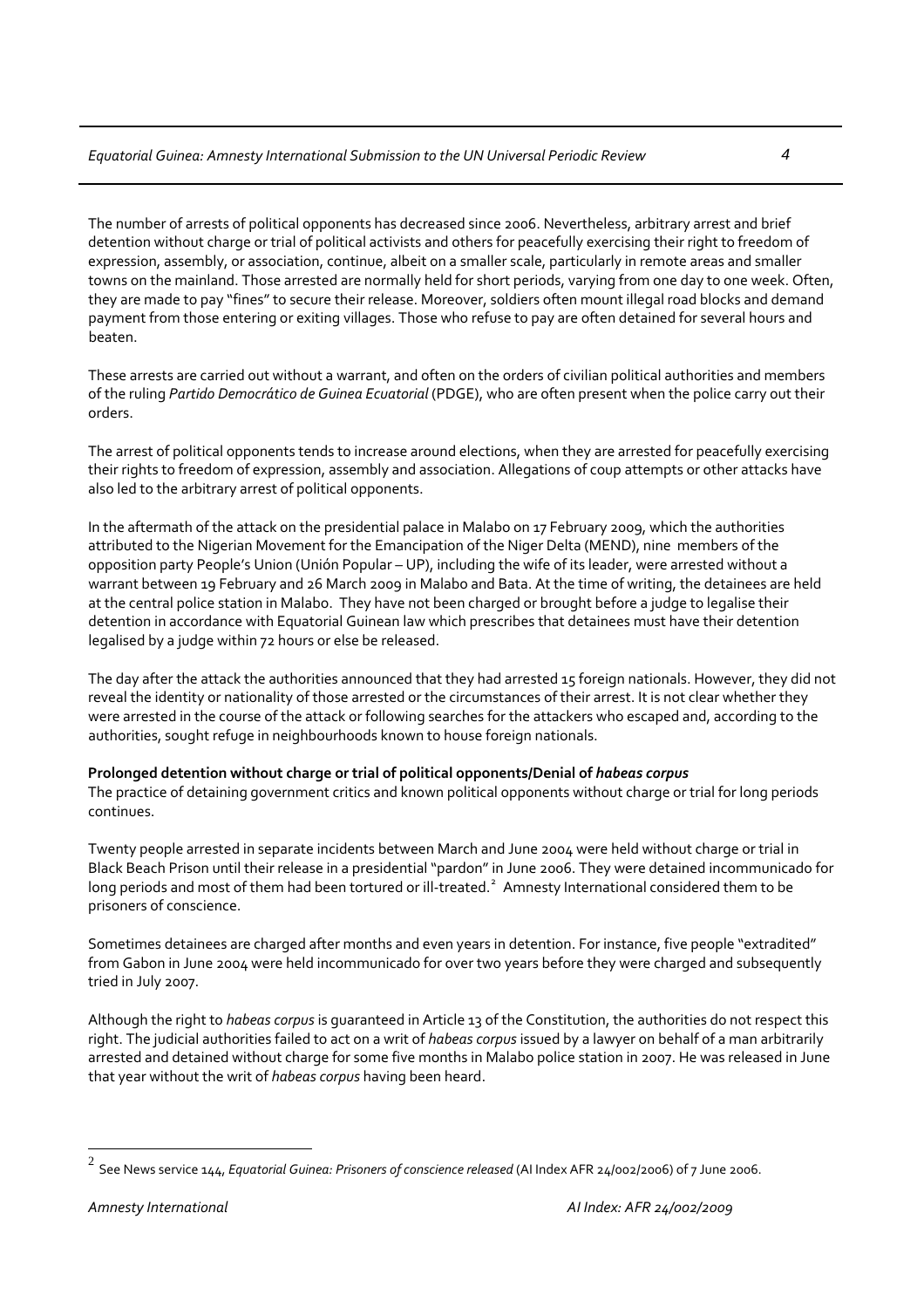In February 2008, the same lawyer issued a writ of *habeas corpus* on behalf of the wife of a prisoner of conscience, who had been arbitrarily arrested in December 2007 and was being held without charge in Malabo Central Police Station. On this occasion, the judicial authorities promptly issued an order for her to be brought to court in order to determine the legality of her arrest and detention. However, the police authorities did not comply with the order. The woman was released from detention in April 2008 on the orders of a high-ranking police officer.

#### **Incommunicado detention**

Incommunicado detention for long periods is not rare. Although it is more common for political detainees to be held incommunicado following their arrest, prolonged incommunicado detention *after* their conviction, presumably as a form of punishment, is also not uncommon. About 30 political prisoners currently serving long sentences after being convicted in unfair trials of plotting against or attempting to overthrow the government were held incommunicado in pre-trial detention, some for up to two years. Some were permanently handcuffed and shackled during that time.

Amnesty International is also concerned that another group of political prisoners have been held incommunicado and permanently in shackles since their arrest in March 2004<sup>[3](#page-4-0)</sup>. They were also held in handcuffs for at least two years.

In addition, three people abducted from Nigeria in June 2005 (see below) and unlawfully taken to Black Beach Prison in Malabo continue to be held and in shackles. Until June 2008 they were also handcuffed.

Amnesty International considers that prolonged confinement, incommunicado detention and the use of shackles amount to cruel and inhuman treatment and contravenes the UN Minimum Rules for the Protection of Prisoners according to which prisoners should be allowed at least one hour of physical exercise daily.

Amnesty International is concerned that since December 2007, when the authorities banned visits to prisons by families and other communications with the outside world, prisoners throughout the country are *de facto* held in incommunicado detention.

#### **Unlawful transfers and abductions of political opposition exiles/Enforced disappearance**

Abductions of Equatorial Guineans exiled in neighbouring countries and their subsequent unlawful transfer to secret detention in Equatorial Guinea are quite common. Amnesty International has received numerous reports of such enforced disappearances, which usually occur with the connivance of officials in the neighbouring countries. Once back in Equatorial Guinea, they are often held incommunicado for long periods of time, often years, in conditions which amount to torture or other ill-treatment, in handcuffs and shackles. The authorities do not acknowledge that they are holding them or disclose their whereabouts.

The authorities have not acknowledged the detention of three political opponents abducted in Nigeria in 2005, despite the fact that they are widely known to be held in Black Beach Prison, in solitary confinement and in shackles. Amnesty International has been reliably informed that prior to visits to the prison by delegations from the National Human Rights Commission and the Red Cross these and other prisoners held in secret detention were blindfolded and taken to either the central police station or military barracks for the duration of the visits. Amnesty International is also aware that neither the UN Working Group on Arbitrary Detention nor the UN Special Rapporteur on Torture were able to see these prisoners when they visited the prison in July 2007 and November 2008, respectively. The authorities have also failed to publicly acknowledge the abduction in October 2008 from Cameroon of a former high-

<span id="page-4-0"></span><sup>3</sup> See UA 116/04, AI Index AFR 24/003/2004 of 19 March 2004 and updates; News service 065, *Equatorial Guinea: Alleged mercenaries and opposition activists at grave risk of torture and death*, AI Index AFR 24/004/2004 of 19 March 2004; News Service 308, *Equatorial Guinea: Trial of alleged coup plotters seriously flawed*, AI Index AFR 24/017/2004 of November 2004; *Equatorial Guinea: A trial with too many flaws*, AI Index AFR 24/005/2005 of June 2005.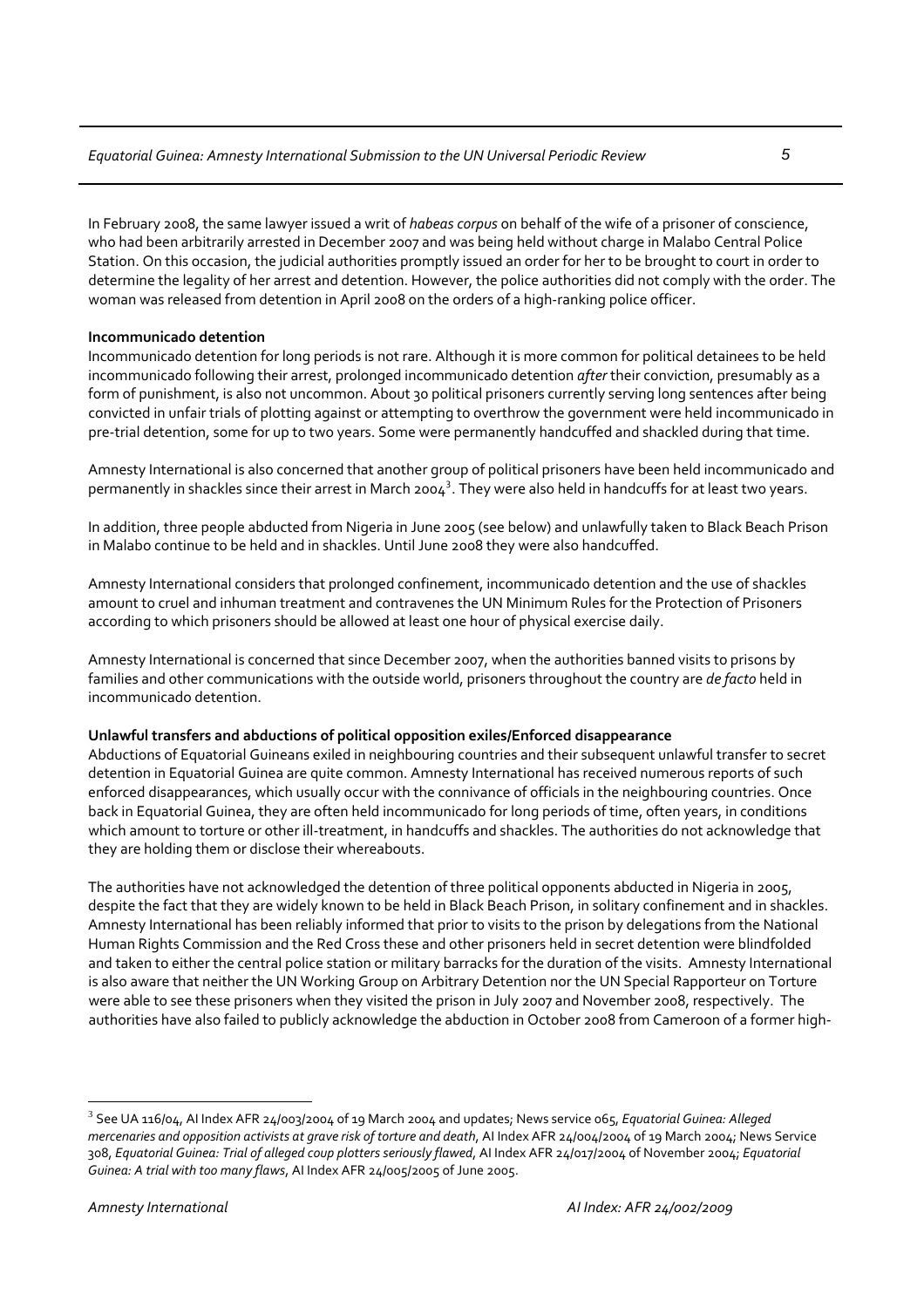ranking military officer and his subsequent detention in Black Beach Prison, or the most recent abduction of two men from Nigeria in December 2008 who are reportedly held in Bata Prison.<sup>[4](#page-5-0)</sup>

Suspected criminals have also been subjected to enforced disappearance. Repeated requests for information by the family of a man arrested in June 2004 in connection with an armed robbery in the headquarters of the oil company *Total Guinea Ecuatorial* in Malabo, have met with silence from the authorities. The whereabouts of two foreign nationals also arrested in connection with the robbery have never been disclosed either.

#### **Torture/ill‐treatment/death in custody**

In the last two years, Amnesty International has received fewer reports of torture and other ill-treatment of political detainees and no reports of torture of political prisoners. Nevertheless, Amnesty International continues to receive reports of torture or other ill-treatment, primarily of suspected criminals, in police stations, especially in Bata. Convicted criminals are reportedly routinely beaten in both Black Beach and Bata Prisons as punishment.<sup>[5](#page-5-1)</sup> Political prisoners, although not physically tortured, are subjected to other forms of cruel, inhuman or degrading treatment or punishment, including by being held in prolonged incommunicado detention, in handcuffs and/or shackles; and denied adequate medical assistance or food.

Torture and other ill‐treatment are mostly reported at the time of arrest and in pre‐trial detention. It is practised to obtain confessions to use as evidence in court, contrary to international human rights standards, and as punishment. It is directed at political detainees as well as at suspected criminals. In the absence of a juvenile justice system, such treatment is also meted out in police stations to minors suspected of petty crimes.

Torture and other ill-treatment usually consist of beatings on parts of the body, commonly on the sole of the feet and buttocks, with batons, rubber‐covered cables, and sticks; and of electric shocks with battery chargers or car batteries. The detainees often have their hands and feet tied together and then suspended from the ceiling and beaten. Sometimes a heavy object is placed on their backs. They rarely receive medical treatment for injuries sustained as a result of torture or other ill‐treatment.

Since 1998 Amnesty International has recorded several cases of death in custody as a result of torture. Other deaths have occurred as a result of the denial of medical care for chronic illnesses or diseases contracted while in detention. None of these instances have been investigated and those responsible have not been brought to justice.

Despite the promulgation in November 2006 of a law banning torture, impunity prevails. Amnesty International knows of only one police officer who was tried in early 2008 and sentenced to seven months' imprisonment in connection with the death of a man as a result of torture. However, other officers, some of them high-ranking, known to have regularly tortured detainees continue in active service in police stations.

#### **Unfair trials**

 $\overline{a}$ 

Trials of large numbers of people accused of plotting to overthrow the government have occurred at regular intervals, the most recently in July 2008. Such trials invariably fail to comply with international standards of fairness. In the past they were routinely conducted by military courts using summary procedures and without right of appeal against conviction or sentence, and the judges were appointed by the government and had little or no legal training. Since 2002, some trials of political opponents and others charged with plotting or attempting to overthrow the government have been held in civilian courts. Nevertheless, these trials were grossly unfair.

<span id="page-5-0"></span>*<sup>4</sup>* See AU58/09 *Enforced disappearance/incommunicado detention/fear of torture or ill‐treatment*, AI Index: AFR 24/001/2009, of 5 March 2009<br><sup>5</sup> See the UN Special Rapporteur on Torture's report of his visit to Equatorial Guinea in November 2008, A/HRC/10/44/Add.1, of 23

<span id="page-5-1"></span>January 2009.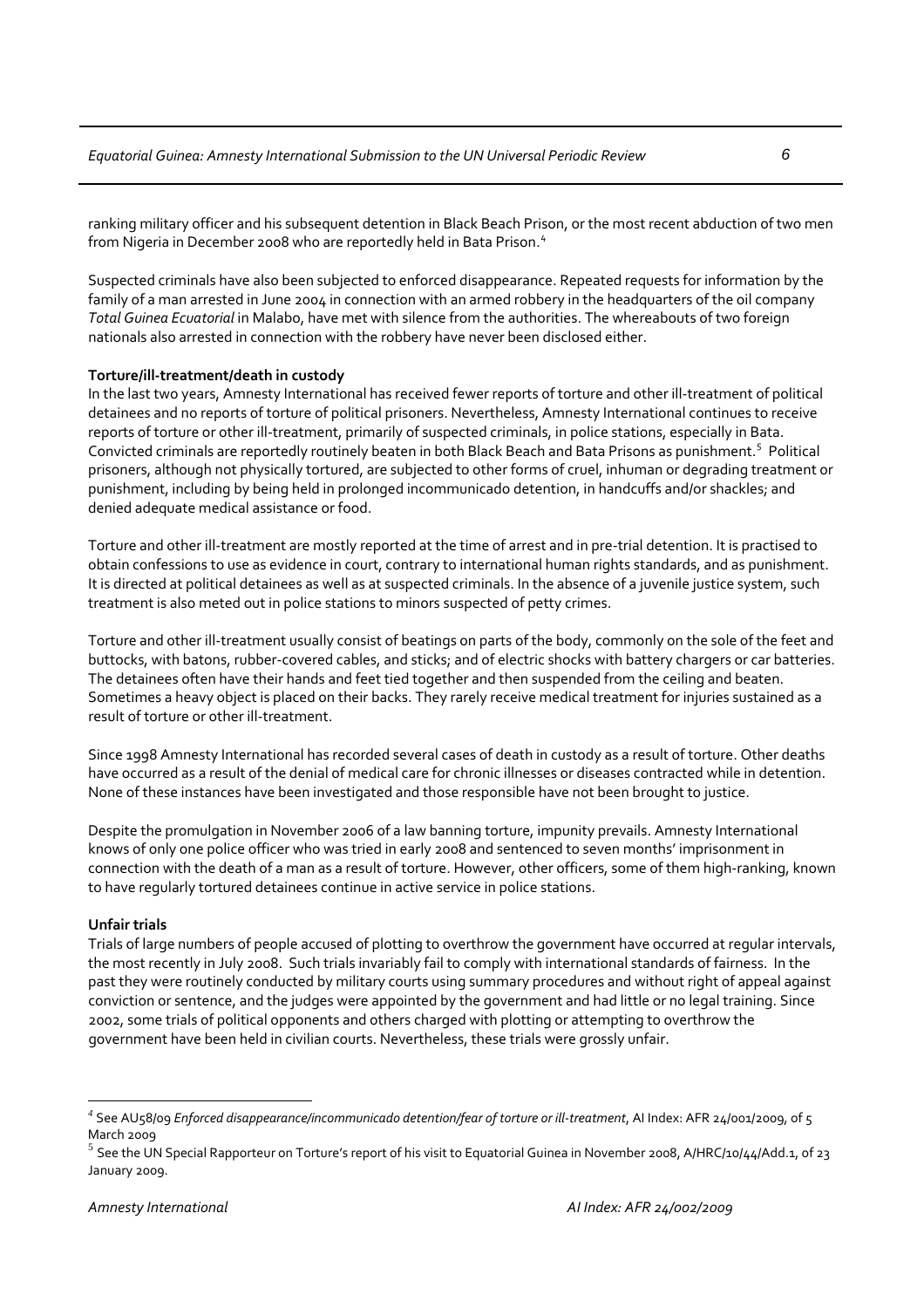#### *Equatorial Guinea: Amnesty International Submission to the UN Universal Periodic Review 7*

Confessions, including confessions obtained under torture, are regularly admitted in court and often constitute the main if not the only basis for conviction. Defendants seldom have access to lawyers until a few days before their trial, which seriously limits the ability of their lawyers to prepare an adequate defence.<sup>[6](#page-6-0)</sup>

In violation of both Equatorial Guinean law and international law, defendants are often tried in their absence; sometimes even when they are known to be detained in prisons in Equatorial Guinea. The three men abducted from Nigeria in June 2005 mentioned above, were tried in their absence in September of that year. The authorities claimed that they were not in the country, although their detention in Black Beach Prison was widely known.

#### **Administration of justice system**

Human rights violations occur in the context of a weak judicial system, which lacks independence, and in the absence of the rule of law. Article 83 of the Constitution provides for an independent judiciary. However, Article 86 provides that the President is the First Magistrate of the Nation, which can be seen as negating the provisions of Article 83.

In practice, there is no clear distinction between the functions of the different branches of state security forces, which are militarised and control the judicial system.

The Penal Code and Penal Procedures Code in force in Equatorial Guinea are the 1967 Spanish Penal Code and Penal Procedures Code in force at the time of Equatorial Guinea's independence in 1968. There appears to have been no attempts to reform the two codes or to embark on a comprehensive reform of the criminal justice system.

Prisons, although under the jurisdiction of the Ministry of Justice, are in effect controlled by the Ministry of Defence with soldiers carrying out the functions of prison guards.

#### **D. Recommendations for action by the State under review**

#### **Amnesty International calls on the government to:**

#### *Ratification of human rights treaties*

- Ratify all outstanding human rights treaties, in particular the Second Protocol to the International Covenant on Civil and Political Rights aiming at the abolition of the death penalty, and the Optional Protocol to the Convention Against Torture;
- Incorporate the provisions of international human rights standards into domestic law.

#### *Arbitrary arrest*

• Ensure that nobody is arrested for exercising their rights to freedom of expression, association and assembly, and that arrests are carried out in accordance with the law, by law enforcement officials.

#### *Detention without charge or trial/ habeas corpus*

- Ensure that detainees are brought before a court to have their detention legalised by a judge within 72 hours, in accordance with law, or released;
- Ensure that *habeas corpus* is an effective resource and that writs of *habeas corpus* are dealt with as a matter of urgency.

#### *Incommunicado detention*

• End immediately the practice of incommunicado and secret detention;

<span id="page-6-0"></span> $^6$  See: A trial with too many flaws, AI Index: AFR 24/005/2005, of June 2005 and Equatorial Guinea: Concerns about the recent trial of *Simon Mann and other co‐accused*, AI Index: AFR 24/009/2008, of 16 July 2008.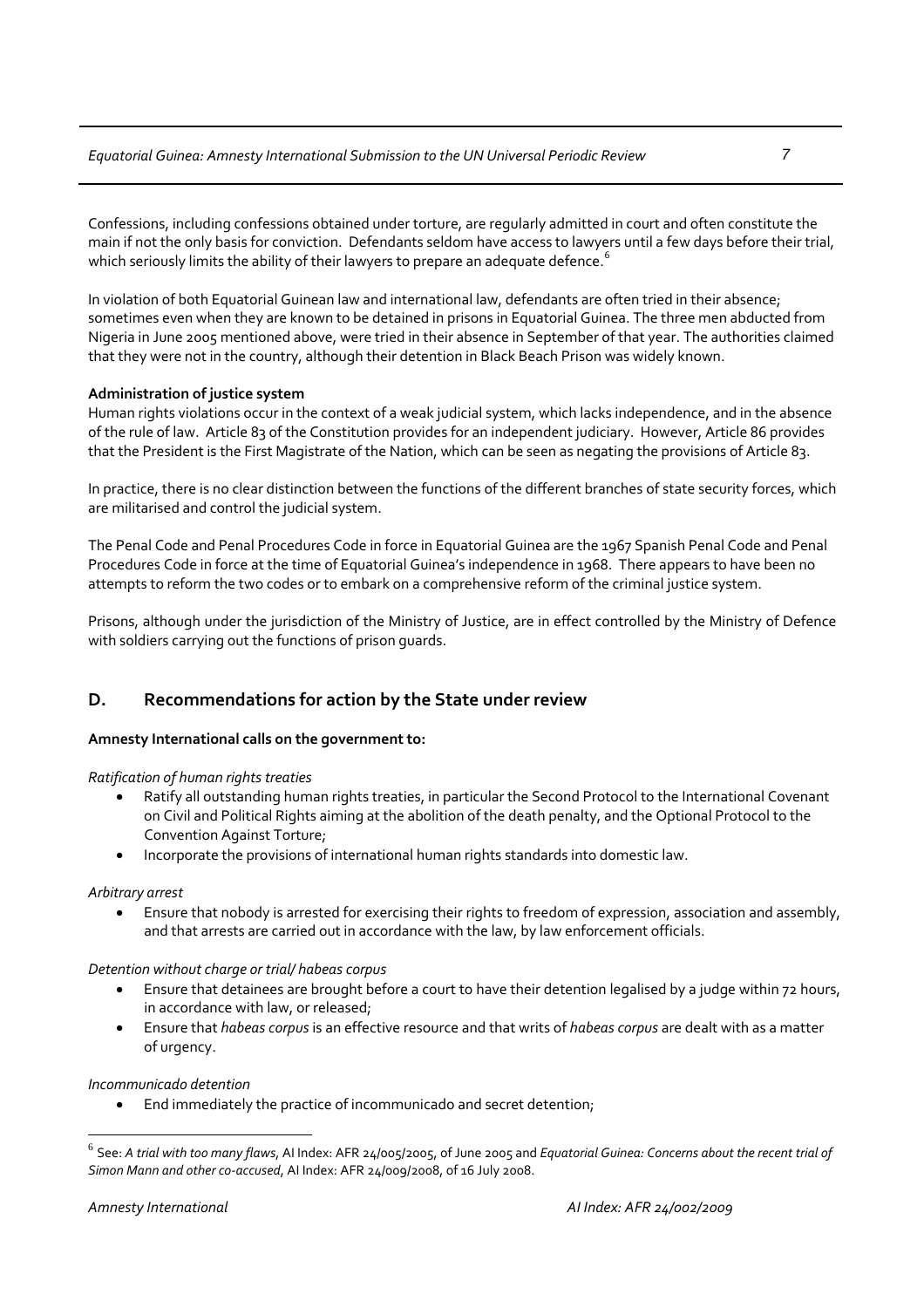#### *Equatorial Guinea: Amnesty International Submission to the UN Universal Periodic Review 8*

• Ensure prisoners have access to their families and lawyers and reinstate regular family visits.

#### *Abductions/enforced disappearances*

- Thoroughly investigate all reports of abduction of political opponents from neighbouring countries and bring those responsible to justice;
- Publicly acknowledge the detention and disclose the whereabouts of those held;
- Introduce an effective registry of prisoners to ensure that they can be promptly traced;
- Allow unrestricted inspections by national and international organizations to all places of detention.

#### *Torture, ill‐treatment, death in detention*

- Implement Law 6/2006 banning torture and other ill‐treatment and bring to justice all police officers or other law enforcement officials suspected of being responsible for acts of torture or other ill-treatment, in accordance with international standards for fair trial;
- Ensure reparation, including fair and adequate compensation for victims of torture and other ill‐treatment inflicted by state agents;
- Remove immediately handcuffs and shackles from prisoners and abstain from their further use.

#### *Unfair trials*

- Ensure that military courts are not used to try civilians or to try military personnel except for purely military matters;
- Ensure that all trials are conducted in accordance with international standards for fair trial.

#### *Administration of justice system*

- Carry out the necessary reforms to ensure the independence of the judiciary;
- Amend the Penal Code and the Penal Procedures Code, to bring them into conformity with international human rights law;
- Provide systematic training to all law enforcement officials on their responsibility to protect human rights;
- Carry out reform of the security forces to clearly define the responsibilities of each branch and end their interference with the judicial system;
- Improve conditions of detention, particularly in police station by providing, food, water, sanitation and washing facilities and by reducing overcrowding.